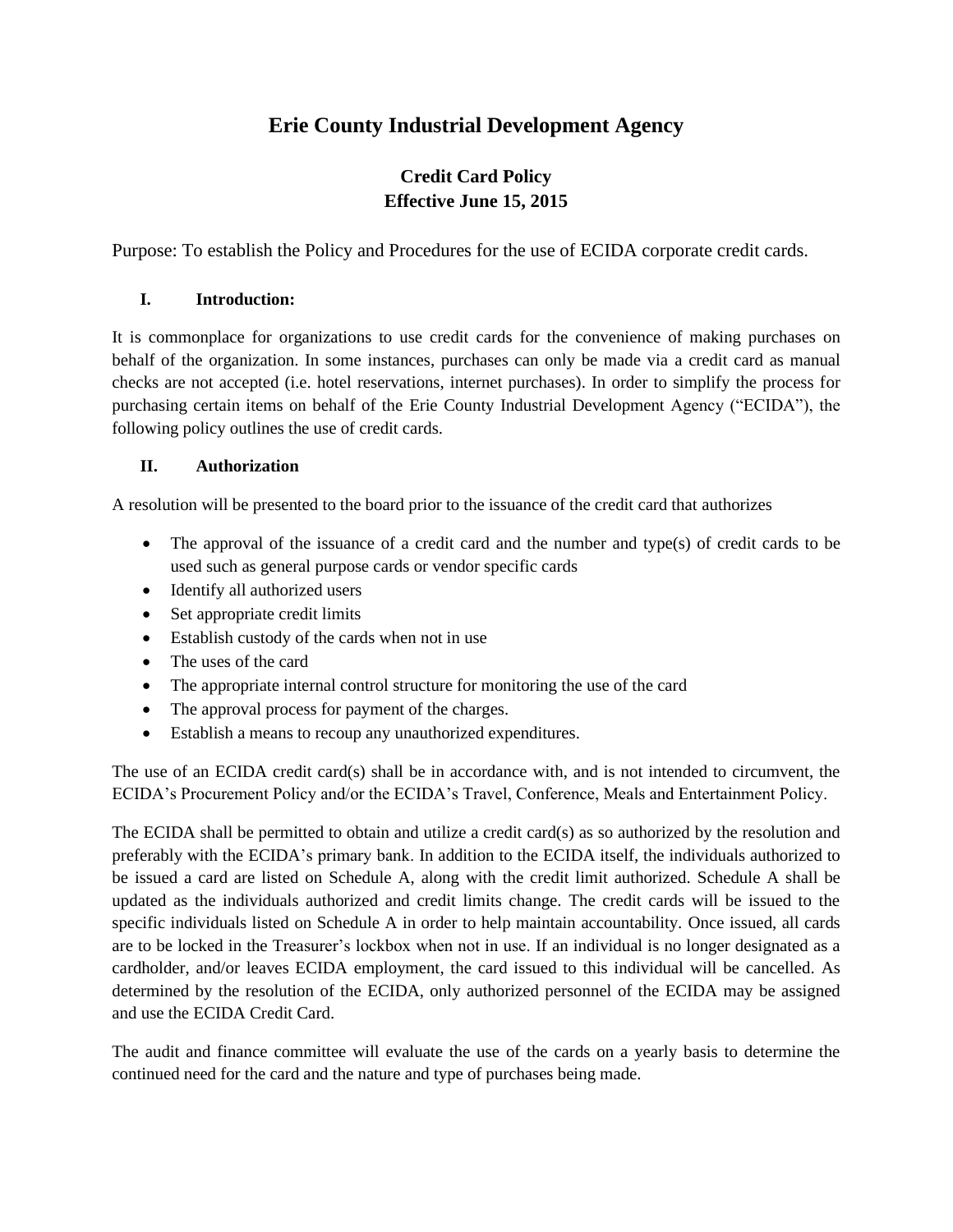#### **III. Use of Cards**

All purchases made on the ECIDA's credit card must comply with the ECIDA's Procurement Policy and Travel, Conferences, Meals and Entertainment Policy. The ECIDA credit card may be used only for official business of the ECIDA to pay for actual and necessary expenses incurred in the performance of work-related duties for the ECIDA. The card may be used only for the following purchases:

- Hotel reservations
- Rental car reservations
- Training, conference, luncheons and seminar registrations
- Meals for meetings in which the vendor will not accept a check
- Internet purchases where a vendor will not accept a check

Personal expenses on the ECIDA's credit card are strictly prohibited. A credit card that allows cash advances or cash back from purchases is also prohibited. The card will be issued in the name and liability of the Erie County Industrial Development Agency with the name of the individual authorized on the card.

The employee issued the credit card is responsible for its protection and custody and shall immediately notify the Treasurer or Bookkeeper if the card is lost or stolen.

Employees must immediately surrender the ECIDA credit card upon termination of employment. The ECIDA reserves the right to withhold the final payroll check and payout of accrued leave until the card is surrendered.

#### **IV. Recordkeeping**

The use of the ECIDA credit card may be substantiated with a purchase order, receipts and documentation detailing the goods or services purchased, cost, date of the purchase and the official business explanation. Receipts and documentation must be submitted to the Bookkeeper following the purchase to reconcile against the monthly credit cards statement.

At the end of the each month, the Bookkeeper is to review the monthly card statement and reconcile it with the receipts and documentation received for that month. The bookkeeper should determine that all purchases are supported by documentation. Any variances are to be investigated. Any purchase/charge without appropriate supporting documentation requires a detailed explanation and description and the written approval of the Chief Executive Officer (or Board Chair in the case of CEO changes). Unauthorized or improper purchases will result in credit card revocation and discipline of the employee. The ECIDA shall also take appropriate action to recoup unauthorized or improper expenditures. Once the reconciliation is complete, the bookkeeper will initial the reconciliation to show it has been completed.

Once the credit card has been reconciled, payment via check will be made. All purchases made with the endeavor to do so credit cards shall be paid for within the grace period so that no interest charges or penalties will accrue.